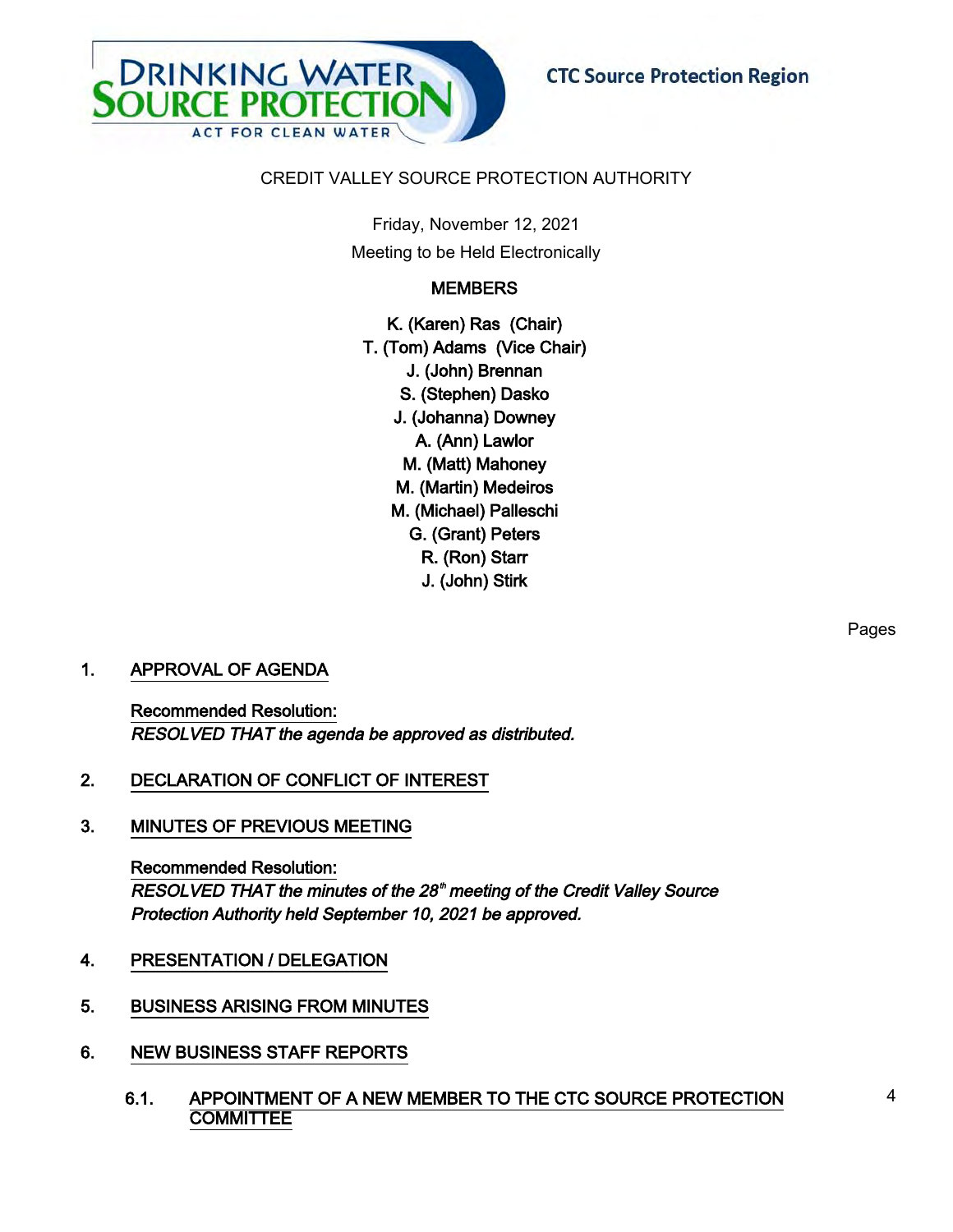A report on the above-mentioned subject as submitted by Janet Ivey, Chief Specialist, Watershed Plans and Source Water Protection; and John Sinnige, Director, Watershed Management is included in the agenda package as Schedule 'A'.

# Recommended Resolution:

THEREFORE BE IT RESOLVED THAT the report entitled "Appointment of a New Member to the CTC Source Protection Committee" be received and appended to the minutes of this meeting as Schedule 'A'; and further

THAT the Board of Directors endorse appointment of Behnam Doulatyari as a citizen-at-large member of the CTC Source Protection Committee for a term of five years, ending November 12, 2026.

# 6.2. AMENDMENTS TO THE CTC SOURCE PROTECTION COMMITTEE RULES OF PROCEDURE

A report on the above-mentioned subject as submitted by Janet Ivey, Chief Specialist, Watershed Plans and Source Water Protection; and John Sinnige, Director, Watershed Management is included in the agenda package as Schedule 'B'.

## Recommended Resolution:

WHEREAS the current Rules of Procedure for the CTC Source Protection Committee do not address electronic participation in committee meetings where an emergency has not been declared under sections 4 or 7.0.1 of the Emergency Management and Civil Protection Act; and

WHEREAS Credit Valley Source Protection Authority (SPA) has replaced Toronto and Region SPA as the lead SPA for the CTC Source Protection Region;

THEREFORE BE IT RESOLVED THAT the report entitled "Amendments to the CTC Source Protection Committee Rules of Procedure" be received and appended to the minutes of this meeting as Schedule 'B'; and

THAT the proposed amendments to the Rules of Procedure in 'Schedule B, Appendix 1' be endorsed; and further

THAT staff take the necessary actions to publish the amended document on the CTC SPR website and send a copy to the Ministry of the Environment, Conservation and Parks.

# 7. CORRESPONDENCE/INFORMATION ITEMS DISTRIBUTED TO MEMBERS

- 8. NOTICE OF MOTION
- 9. QUESTION PERIOD
- 10. OTHER BUSINESS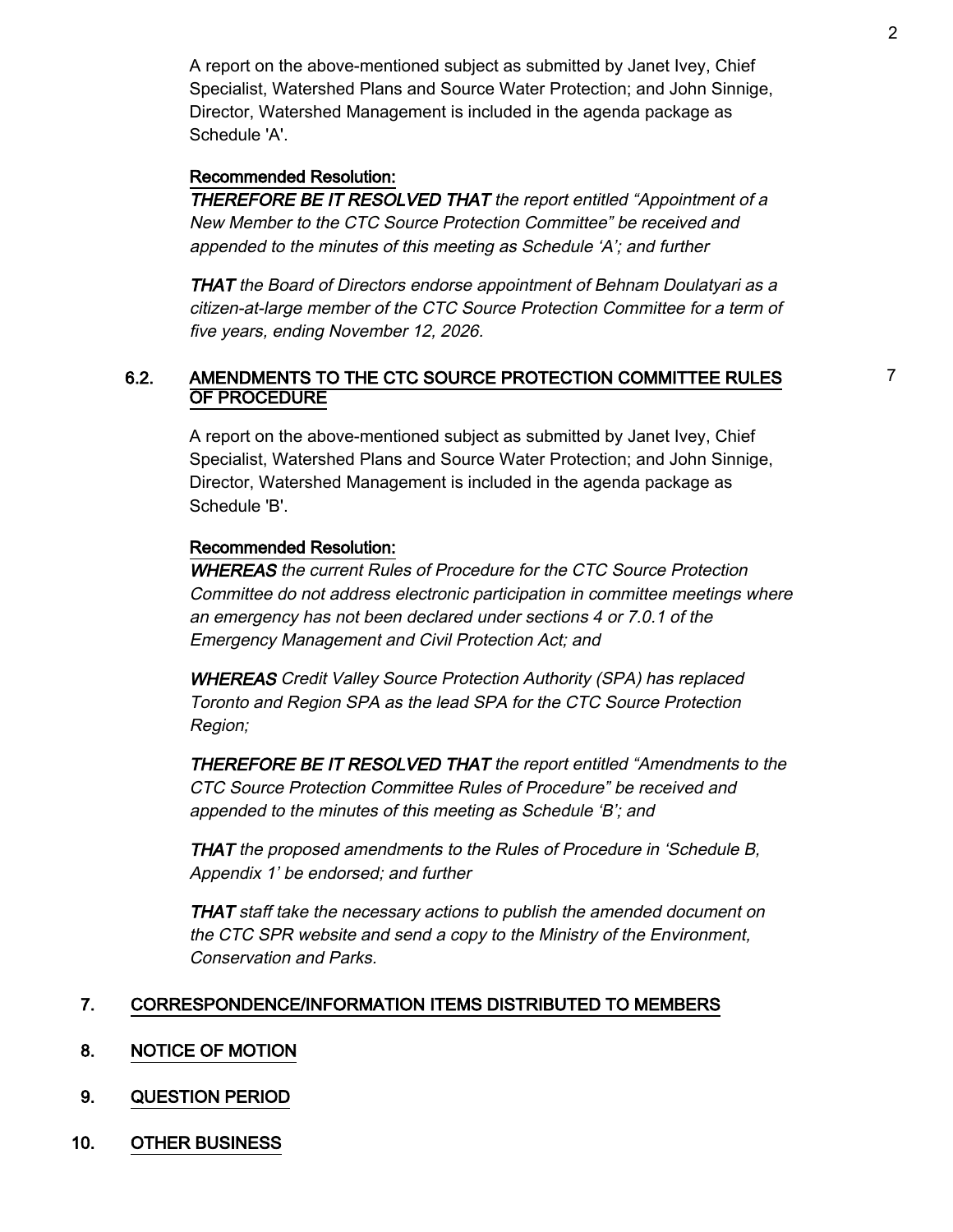# 11. MEETING ADJOURNED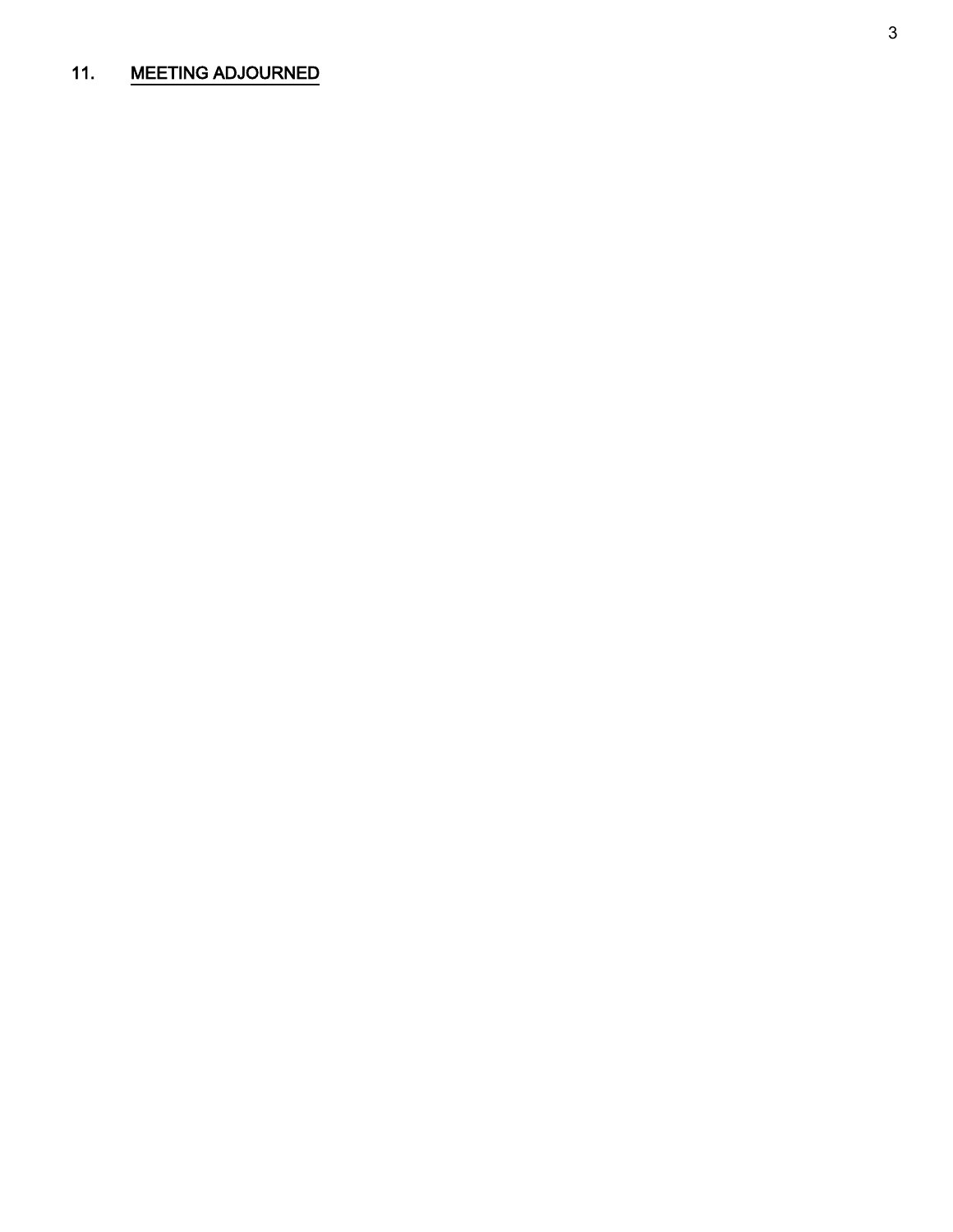**SCHEDULE 'A' PAGE -1- 2021-11-12**

**TO:** The Chair and Members of the Board of Directors, Credit Valley Source Protection Authority

## **SUBJECT: APPOINTMENT OF A NEW MEMBER TO THE CTC SOURCE PROTECTION COMMITTEE**

**PURPOSE: To request endorsement by the Credit Valley Source Protection Authority of the appointment of a new member to the CTC Source Protection Committee.** 

# **BACKGROUND:**

The Credit Valley – Toronto and Region – Central Lake Ontario Source Protection Committee (CTC Committee) was formed in 2007, as required under section 7 of the *Clean Water Act*, 2006. The number, composition, eligibility, and process for appointment of members to source protection committees is established by Ontario Regulation 288/07. The CTC Committee has 21 members, equally split among municipal, economic (agricultural, commercial or industrial), and public interest (citizenat-large, environmental or health non-governmental organization) sector representatives. Members serve for a term of 5 years.

Schedule 'A' to the September 10, 2021 agenda of the Credit Valley Source Protection Authority (CVSPA) described the process for recruiting new members and recommended endorsement of seven new and returning members. Source Protection Authority staff continue working to fill five vacancies on the CTC Committee:

- Two public interest sector (one citizen-at-large and one environmental nongovernmental organization),
- Two economic sector (petroleum and aggregate industries), and
- One municipal sector (one of two City of Toronto representatives).

As the Credit Valley Source Protection Authority is the lead Source Protection Authority for the CTC Source Protection Region, endorsement of new CTC Committee members by the Board of Directors of CVC is required.

#### **ANALYSIS:**

Following endorsement of new and returning CTC Committee members in September 2021, a second notice advertising recruitment for the remaining economic and public interest representatives was posted to www.ctcswp.ca, and a social media campaign launched, with a closing date for applications of October 10, 2021. Two applications have been received for the public interest sector seats. No applications were received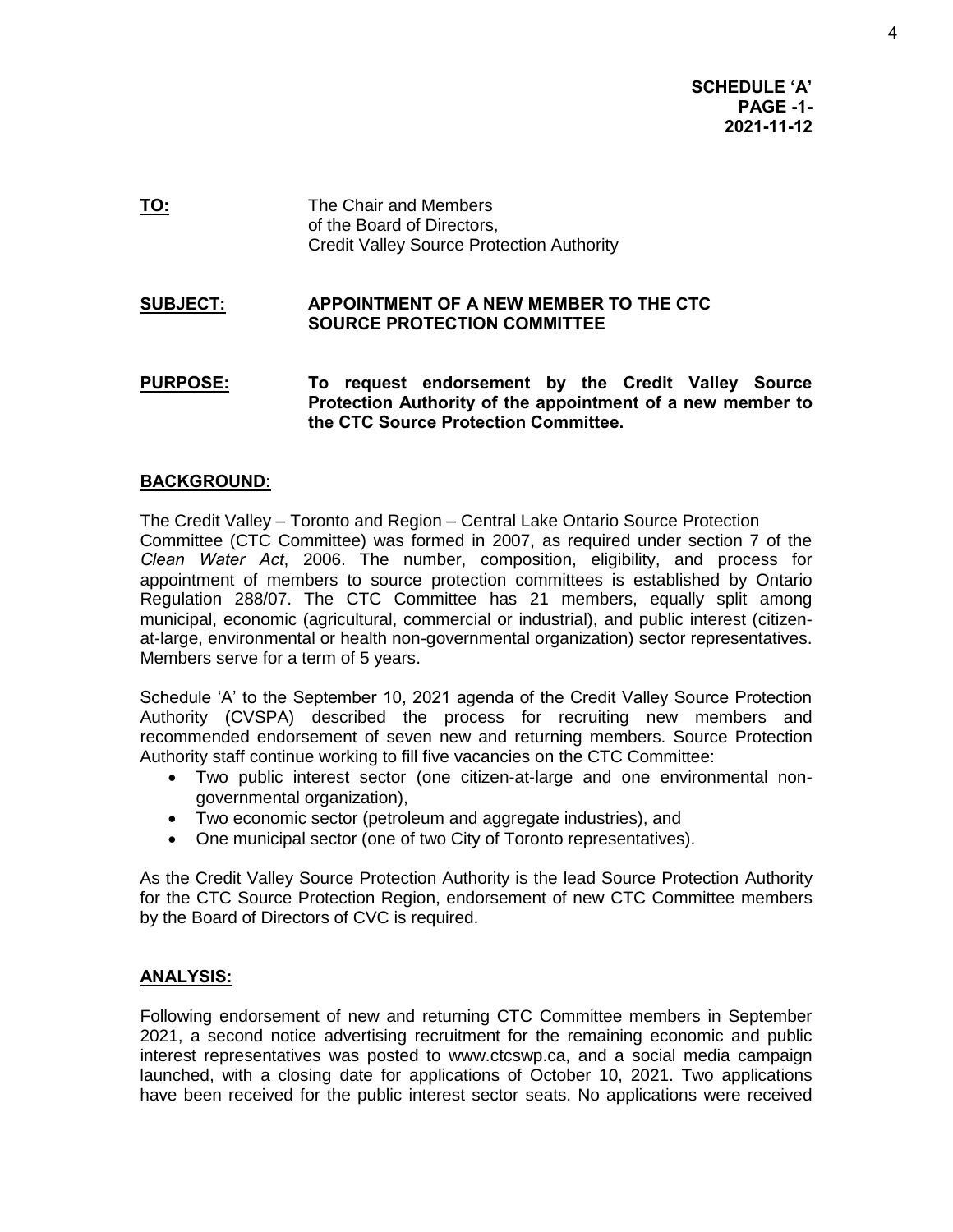for the economic sector seats. Applications consist of resume, cover letter, and two letters of reference.

While recruitment and review of applicants continues for the remaining vacant positions, the endorsement of the Credit Valley Source Protection Authority for one new citizen-atlarge CTC Committee member is requested at this time. Endorsement of new committee members in phases allows for staged orientation and integration of new members and ensures the required number of active members to achieve quorum.

Behnam Doulatyari, employed by Halton Region, has professional expertise in hydrogeology, contaminant fate transport, and land use planning, and an interest in source water protection and public engagement. Mr. Doulatyari was interviewed by Janet Ivey, Program Manager for the CTC Source Protection Region and Gayle Soo Chan, Senior Advisor to the source water program, and has been endorsed by the CTC Committee Chair Doug Wright and the CTC Management Committee, consisting of the CAOs of CVC and the Toronto and Region and Central Lake Ontario conservation authorities.

#### **COMMUNICATIONS PLAN:**

Following endorsement of new committee members, and as required by Ontario Regulation 288/07, the CTC Source Protection Region website (ctcswp.ca) will be updated with a listing of current Source Protection Committee members, including links to individual professional biographies.

#### **FINANCIAL IMPLICATIONS:**

Source Protection Committee members (excluding municipal representatives) are eligible to receive compensation for their committee work, including per diems for meetings and travel expenses. Committee expenses and associated liability insurance are covered by source protection program funding from the Ministry of the Environment, Conservation and Parks, via an annual transfer payment agreement with CVC. For the 2021-2022 provincial fiscal year, \$17,100 is budgeted for source protection committee expenses.

#### **RECOMMENDED RESOLUTION:**

*THEREFORE BE IT RESOLVED THAT the report entitled "Appointment of a New Member to the CTC Source Protection Committee" be received and appended to the minutes of this meeting as Schedule 'A'; and further* 

*THAT the Board of Directors endorse appointment of Behnam Doulatyari as a citizen-atlarge member of the CTC Source Protection Committee for a term of five years, ending November 12, 2026.*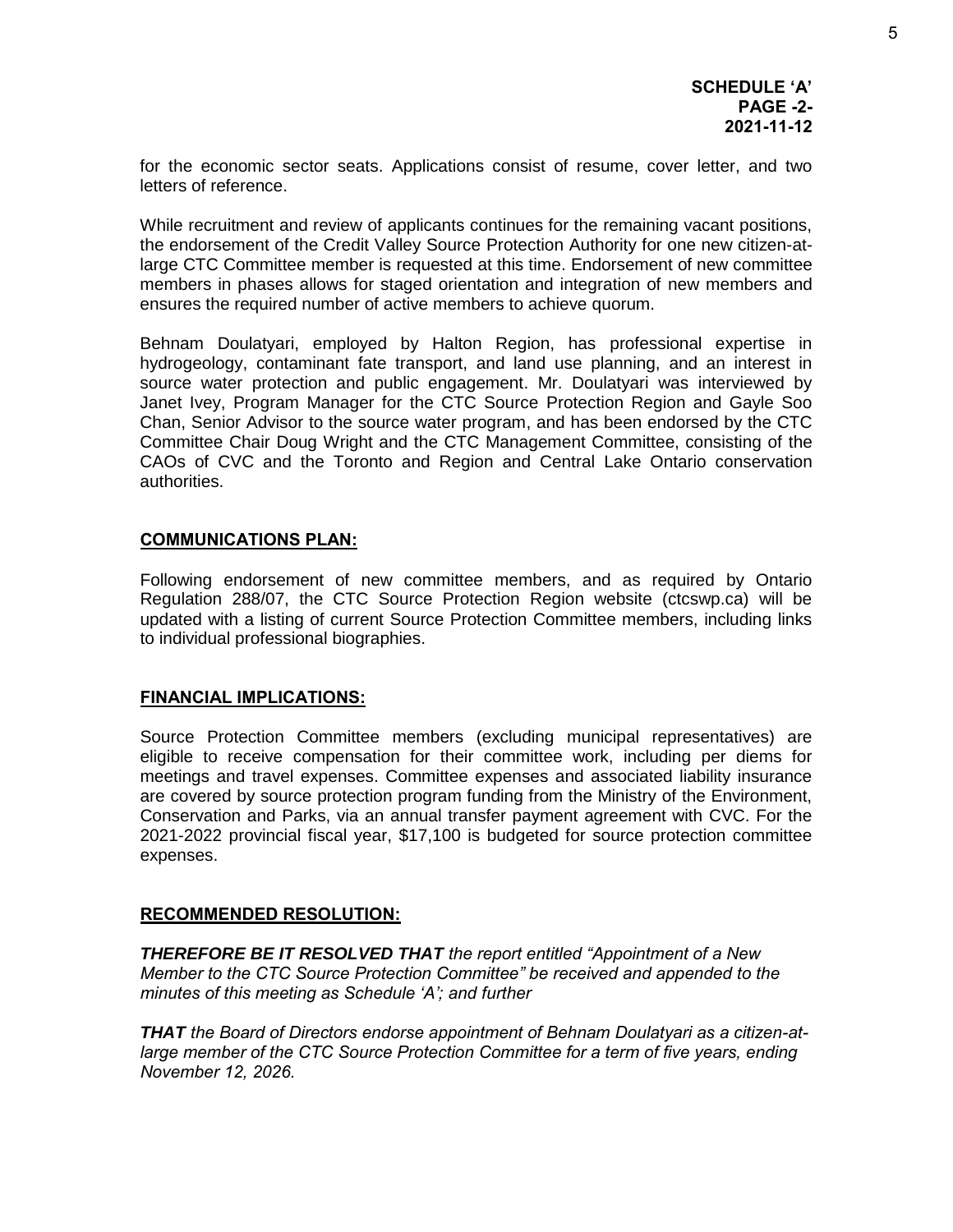**SCHEDULE 'A' PAGE -3- 2021-11-12**

# **Submitted by:**



Janet Ivey John Sinnige and Source Water Protection



John Sinnige<br>Director, Watershed Management

# **Recommended by:**



Deborah Martin-Downs Chief Administrative Officer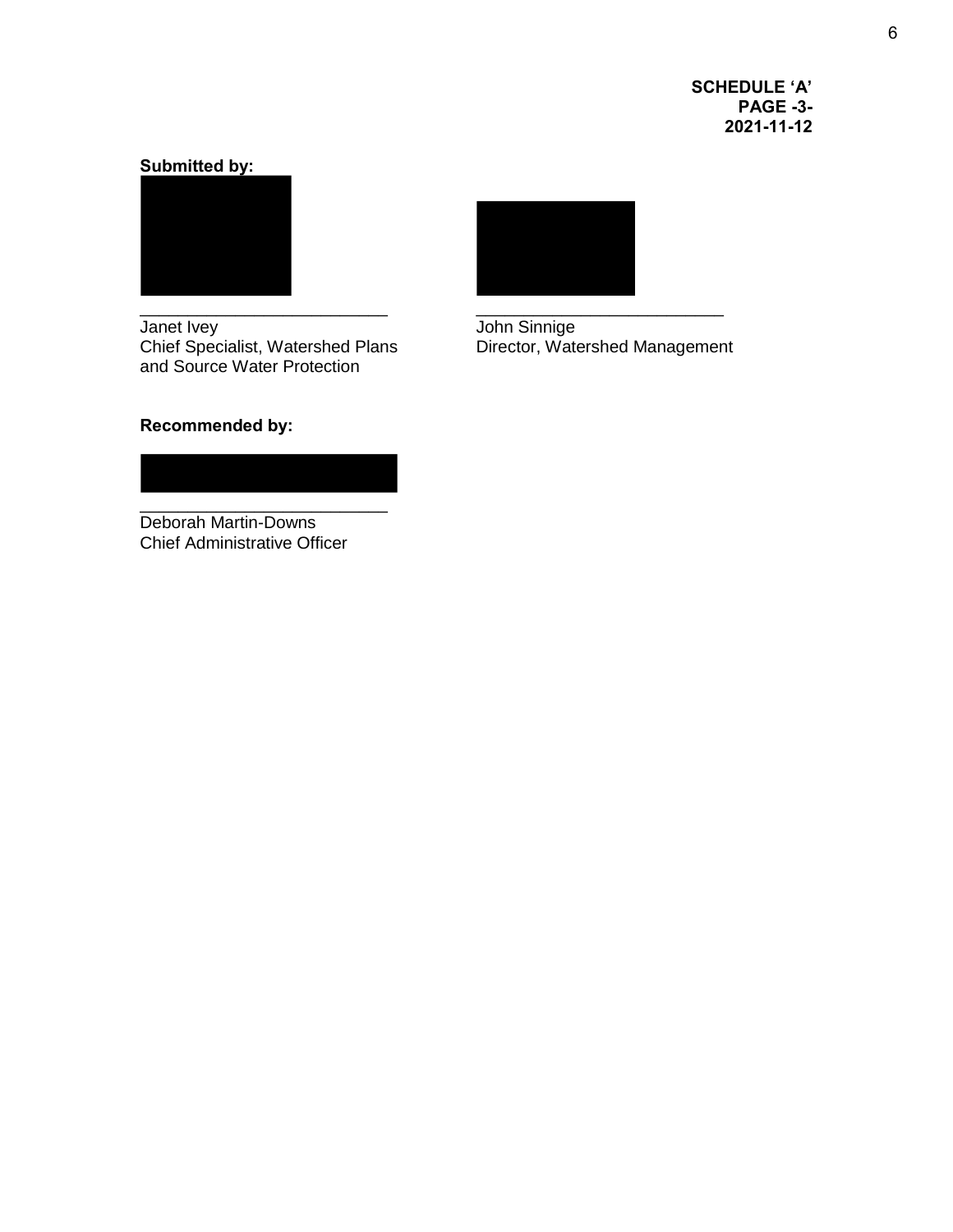**SCHEDULE 'B' PAGE -1- 2021-11-12**

**TO:** The Chair and Members of the Board of Directors, Credit Valley Source Protection Authority

## **SUBJECT: AMENDMENTS TO THE CTC SOURCE PROTECTION COMMITTEE RULES OF PROCEDURE**

**PURPOSE: To request endorsement by the Board of Directors of the Credit Valley Source Protection Authority of proposed amendments to the Rules of Procedure for the CTC Source Protection Committee.** 

# **BACKGROUND:**

Under section 14 of Ontario Regulation 288/07 under the *Clean Water Act (CWA), 2006*, the Credit Valley – Toronto and Region – Central Lake Ontario (CTC) Source Protection Committee (CTC Committee) is required to prepare written Rules of Procedure (henceforth "the rules") for conducting the business of the committee that is satisfactory to the lead Source Protection Authority (SPA). If required, the rules can be amended by the CTC Committee subject to the same approvals. The rules were first finalized on January 29, 2008 and amended on October 27, 2017.

At the May 22, 2020, meeting of the Toronto and Region Source Protection Authority (TRSPA), the rules were amended to allow electronic participation in meetings of the CTC Committee during provincial and municipal emergencies, in response to the COVID-19 pandemic. The amendments were consistent with a Minister's Direction issued to conservation authorities by the Minister of Environment, Conservation and Parks on March 26, 2020, under subsection 19.1 (7) of the *Conservation Authorities Act*. This Direction also applied to conservation authorities when meeting as a source protection authority under the CWA.

As the Credit Valley Source Protection Authority (CVSPA) is the current lead SPA for the CTC Source Protection Region (SPR), endorsement of further amendments to the CTC Committee Rules of Procedure by the Board of Directors of CVC is required.

#### **ANALYSIS:**

Electronic CTC Committee meetings have been held successfully throughout 2020- 2021. Staff are monitoring municipal and conservation authority plans across the CTC, as they explore safely and effectively returning to in-person or hybrid (some members attend virtually/some in-person) meetings.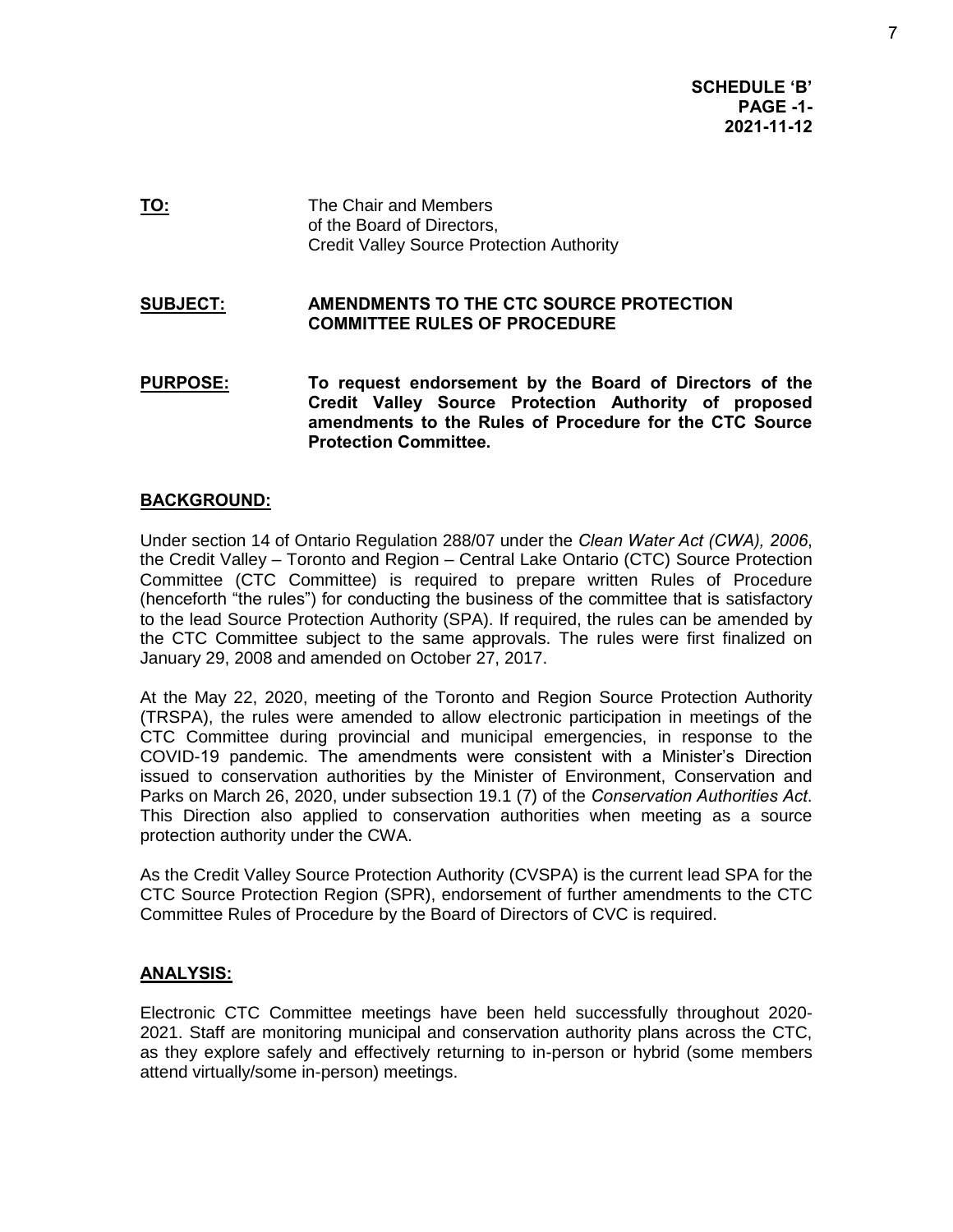#### **SCHEDULE 'B' PAGE -2- 2021-11-12**

On September 10, 2020, the Minister's Direction was amended to allow conservation authorities to update their by-laws to permit electronic participation in meetings when it is deemed appropriate by the conservation authority. Following the amended Direction, Credit Valley Conservation updated its administrative by-law to allow virtual meetings outside of declared states of emergency. This amendment has not yet been made to the CTC Committee Rules. As a result, now that the provincially declared state of emergency has ended and municipally declared state of emergencies have or may end, the CTC Committee may be prevented from continuing to meet virtually.

Additional revisions to the rules are needed to address outdated references to TRSPA as the lead SPA for the CTC SPR.

At the CTC Source Protection Committee meeting #3/21, held on September 21, 2021, recommendation #14/21 regarding the "Amendments to CTC SPC Rules of Procedure" report was approved as follows:

*WHEREAS Ontario Regulation 288/07 clearly outlines the requirement for the preparation of Rules of Procedure to govern Committee business;* 

*AND WHEREAS the current Rules of Procedure do not address electronic participation in the meetings of the CTC SPC, where an emergency has not been declared under sections 4 or 7.0.1 of the Emergency Management and Civil Protection Act;* 

*AND WHEREAS Credit Valley Source Protection Authority (SPA) has replaced Toronto Region SPA as the lead SPA for the CTC Source Protection Region;* 

*THEREFORE, LET IT BE RECOMMENDED THAT the proposed amendments to the Rules of Procedure be approved;* 

*AND THAT the Credit Valley Source Protection Authority be requested to endorse the revised Rules of Procedure;* 

*AND FURTHER THAT CTC SPR staff take the necessary actions to publish the*  amended document on the CTC SPR website and send a copy to the Ministry of *the Environment, Conservation and Par*ks.

The proposed amendments to the CTC Committee rules are included as 'Schedule 'B', Appendix 1' and consist of:

- Edits throughout the rules to identify CVSPA as the lead SPA for the CTC SPR,
- Revisions to sections 1.5 (schedule of meetings) and 1.10 (electronic meetings) to allow for electronic meetings and ensure opportunities for public participation, and
- Formatting corrections.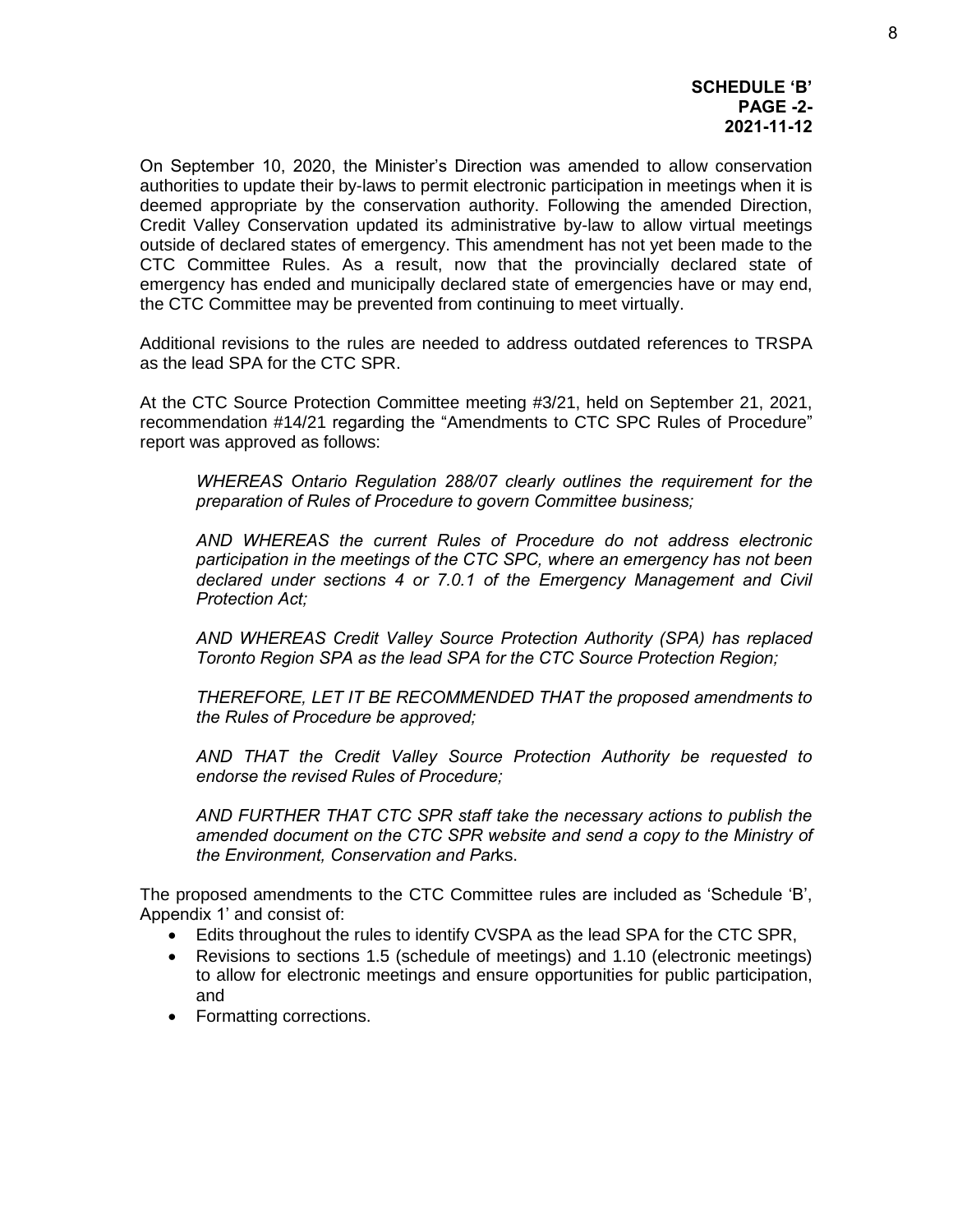# **COMMUNICATIONS PLAN:**

Pending endorsement of the CVSPA to amend the CTC Committee Rules of Procedure, staff will take the necessary actions to share the amended rules with the Ministry of Environment, Conservation and Parks (MECP) and publish them on the CTC SPR website [\(www.ctcswp.ca\)](http://www.ctcswp.ca/), as required by section 14 of O. Reg. 288/07.

# **FINANCIAL IMPLICATIONS:**

There are no financial implications of this report.

# **RECOMMENDED RESOLUTION:**

*WHEREAS the current Rules of Procedure for the CTC Source Protection Committee do not address electronic participation in committee meetings where an emergency has not been declared under sections 4 or 7.0.1 of the Emergency Management and Civil Protection Act; and*

*WHEREAS Credit Valley Source Protection Authority (SPA) has replaced Toronto and Region SPA as the lead SPA for the CTC Source Protection Region;*

*THEREFORE BE IT RESOLVED THAT the report entitled "Amendments to the CTC Source Protection Committee Rules of Procedure" be received and appended to the minutes of this meeting as Schedule 'B'; and* 

*THAT the proposed amendments to the Rules of Procedure in 'Schedule B, Appendix 1' be endorsed; and further*

*THAT staff take the necessary actions to publish the amended document on the CTC SPR website and send a copy to the Ministry of the Environment, Conservation and Parks.*

# **Submitted by:**



Janet Ivey John Sinnige Chief Specialist, Watershed Plans Director, Watershed Management and Source Water Protection

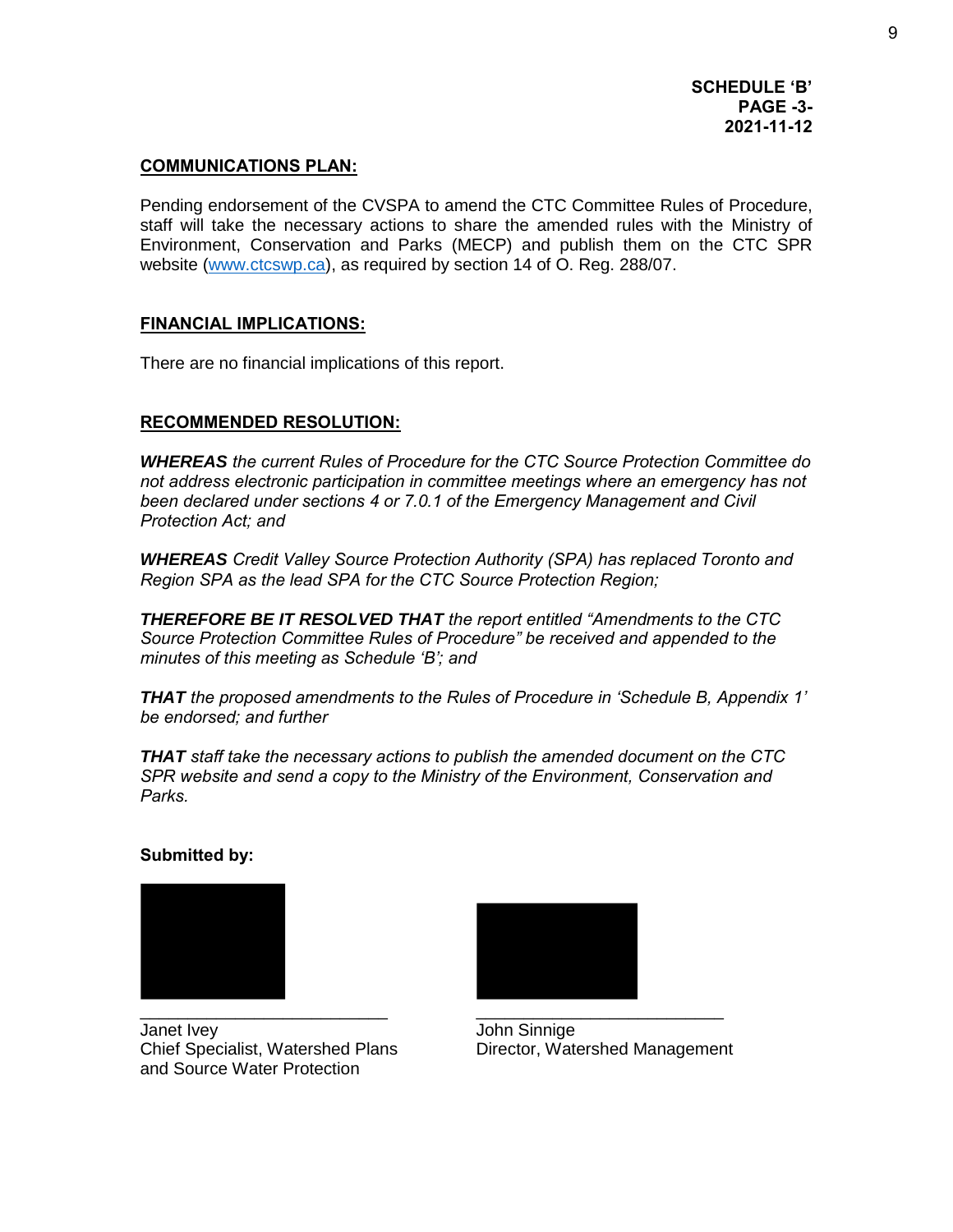**SCHEDULE 'B' PAGE -4- 2021-11-12**

# **Recommended by:**

\_\_\_\_\_\_\_\_\_\_\_\_\_\_\_\_\_\_\_\_\_\_\_\_\_\_ Deborah Martin-Downs Chief Administrative Officer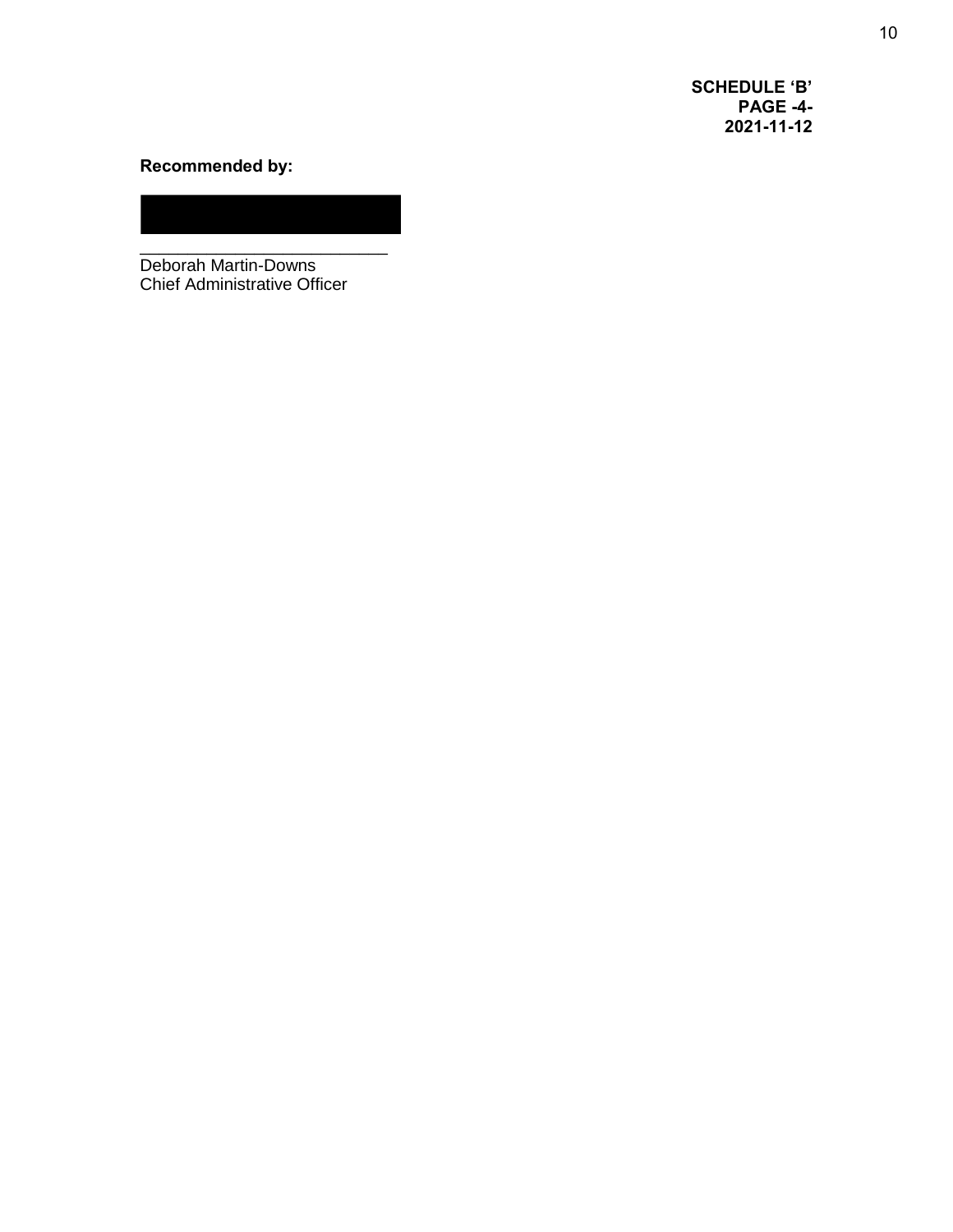

# CTC Source Protection Committee

Rules of Procedure

#### **Preamble**

The functions and operation of the CTC Source Protection Committee (SPCthe Committee) are governed by the *Clean Water Act, 2006* and Ontario Regulation 288/07. The following Rules of Procedure have been adopted by the CTC Source Protection Committee and authorized by the the Toronto and Regionlead Source Protection Authority (SPA) in accordance with the requirements of Section 14 of Ontario Regulation 288/07. These Rules of Procedure are based on the minimum requirements set out in the *Act* and regulations, with additional requirements that are necessary for the good governance and clarity of committeeCommittee operations.

If necessary, additional Rules of Procedures or amendments to these Rules of Procedure may be made from time to time with the approval of 2/3 of the membership of the Source Protection Committee and authorization of the Toronto and Regionlead Source Protection Authority (TRSPA), pursuant to the requirements of the foregoing *Act* and regulation.

Ontario Regulation 284/07 identifies the Toronto and Region Source Protection Authority as the lead SPA for the CTC Source Protection Region. In 2020, the role of lead SPA was assumed by the Credit Valley Source Protection Authority.

- 1. General Items on Meetings
	- 1.1. Chair
		- 1.1.1.1.1.1. The Chair of the Ssource Perotection committeeCommittee shall preside at all meetings of the Committee;
		- 1.1.21.1.2. If the Chair is absent or unable to act or the office of the chair is absent, the acting chair shall have the powers and shall perform all duties of the chair;
		- **1.1.31.1.3.** The Acting Chair will be selected by the members of the SPC (see subparagraph 5.1); and
		- 1.1.4.1.1.4 The Chair of the  $s$ Source pProtection committeeCommittee shall determine the time and location of the first meeting of the SPC.
	- 1.2. Robert's Rule of Order

In all matters not regulated by these Rules of Procedure, that part of the latest edition of Robert's Rules of Order shall govern.

1.3. Agenda and Minutes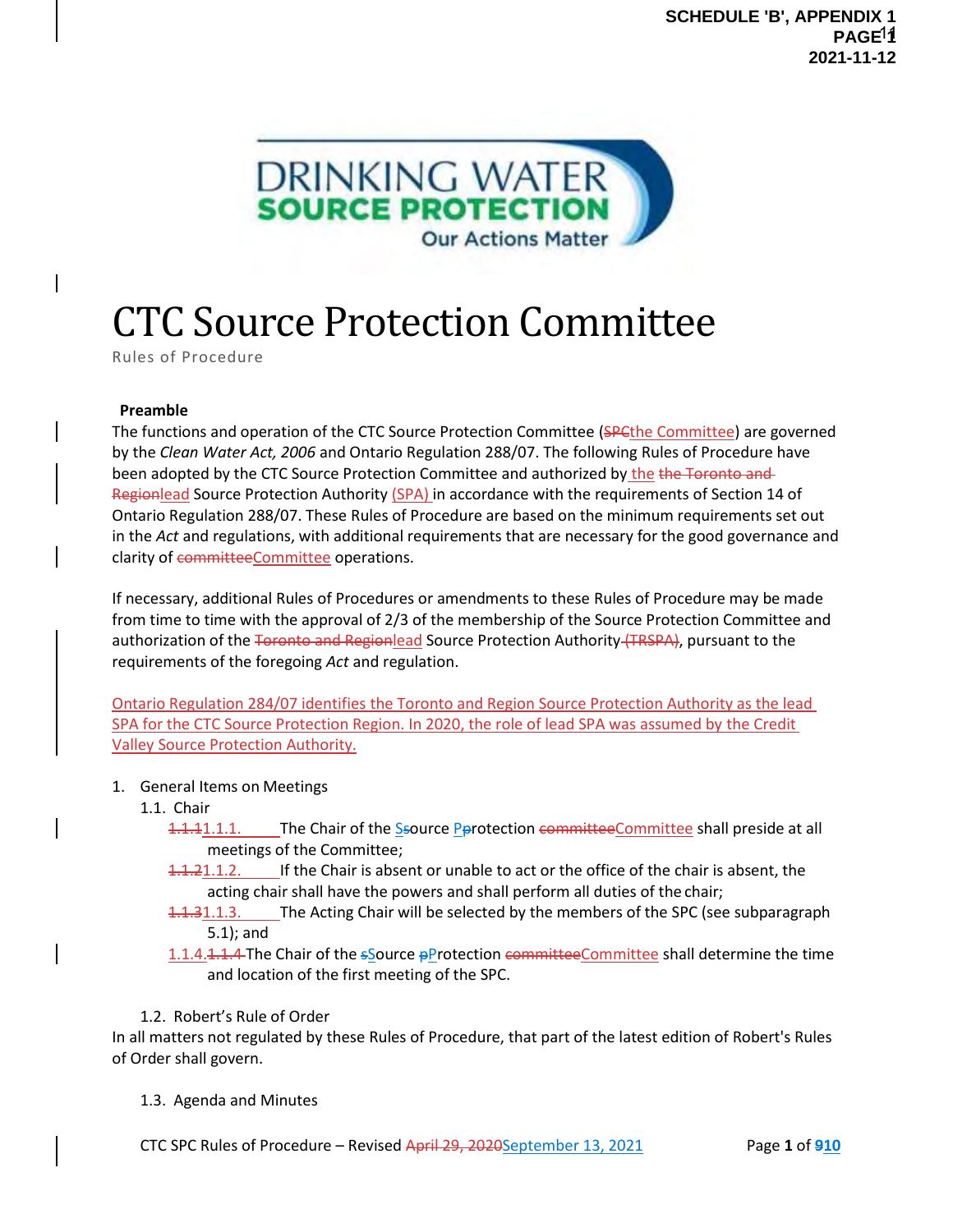- 1.3.11.3.1. Full agenda with committeeCommittee reports are to be sent to all members and CAOs of the three source protection authorities in the CTC Source Protection Region (SPR) via email a minimum of one week prior to the meeting; members without access to email will be sent a package via mail or fax or courier;
- 1.3.21.3.2. CTC Source Protection Region (CTC SPR) municipalities and other interested parties will be notified by email at the same time as Committee members that the agenda package is available at the CTC SPR website ([www.ctcswp.ca](http://www.ctcswp.ca/));
- 1.3.31.3.3. Addenda (added items) to be sent out a minimum of two business days priorto the meeting; additional items may be dealt with at the meeting without prior circulation if they are considered to be a time sensitivematter;
- 1.3.41.3.4. Draft minutes will be sent with the agenda for the next SPC meeting and will be posted on the CTC SPR website;
- 1.3.51.3.5. Minutes once approved will be posted separately as Approved Minutes on the CTC SPR website;
- 4.3.61.3.6. Minutes of in-camera sessions are also to be kept. These minutes are not available to the public, but form part of the official record of the CTC SPC; and
- 1.3.71.3.7. At such time as a matter which was dealt with *in camera* is no longer confidential, then the minutes relating to that item shall become part of the public record and posted on the CTC SPR website.
- 1.4. Delegations and Presentations
	- 1.4.11.4.1. Parties wishing to make delegations should notify the secretary of the CTC SPC preferably 2 weeks in advance, but no later than three days prior to a scheduled meeting if the request is to be included in the agenda of that meeting;
	- 1.4.21.4.2. Delegations with written information for consideration of the Committee will provide same 2 weeks prior to the meeting in a digital form to facilitateelectronic distribution and posting on the CTC SPR website;
	- 1.4.31.4.3. The request should comprise a brief statement of the issue or matters involved and indicate the names of the proposed speakers;

1.4.41.4.4. Delegations are limited to 5 minutes;

1.4.51.4.5. The purpose of a delegation is to make a deputation, not apresentation;

1.4.61.4.6. Delegations are limited to one speaker per group sharing a common interest;

1.4.7 When the Chair of the SPC believes that a large number of delegations will request

1.4.7.an opportunity to address the SPC with respect to a particular matter or matters, the Chair may summon a special meeting of the SPC to deal with the particular matter or matters;

- 1.4.81.4.8. Staff preparing any agenda shall:
	- 1.4.8.11.4.8.1. List all requests received before the closing of the agenda in a section titled "Delegations" and indicate the source of the request and a brief description of the issue or matter involved; and

1.4.8.1.1.4.8.2. Provide an item at the end of the section of the agenda titled "Delegations" for the meeting to consider hearing any other delegation present.

- 1.4.8.2.1.4.9. The Chair of the SPC or designate shall advise any person or organization applying for an opportunity to address the SPC and not having made a written request in accordance with paragraph 1.4.1, that the applicant may appear before such meeting, but will be heard only if approved by a ruling of the meeting under subparagraph 1.4.15. The SPC Chair or designate shall inform the applicant of the date, time and place of meeting, and obtain a brief statement of the issue or matter involved;
- 1.4.8.3.1.4.10. No delegation, whether or not listed on the agenda pursuant to subparagraph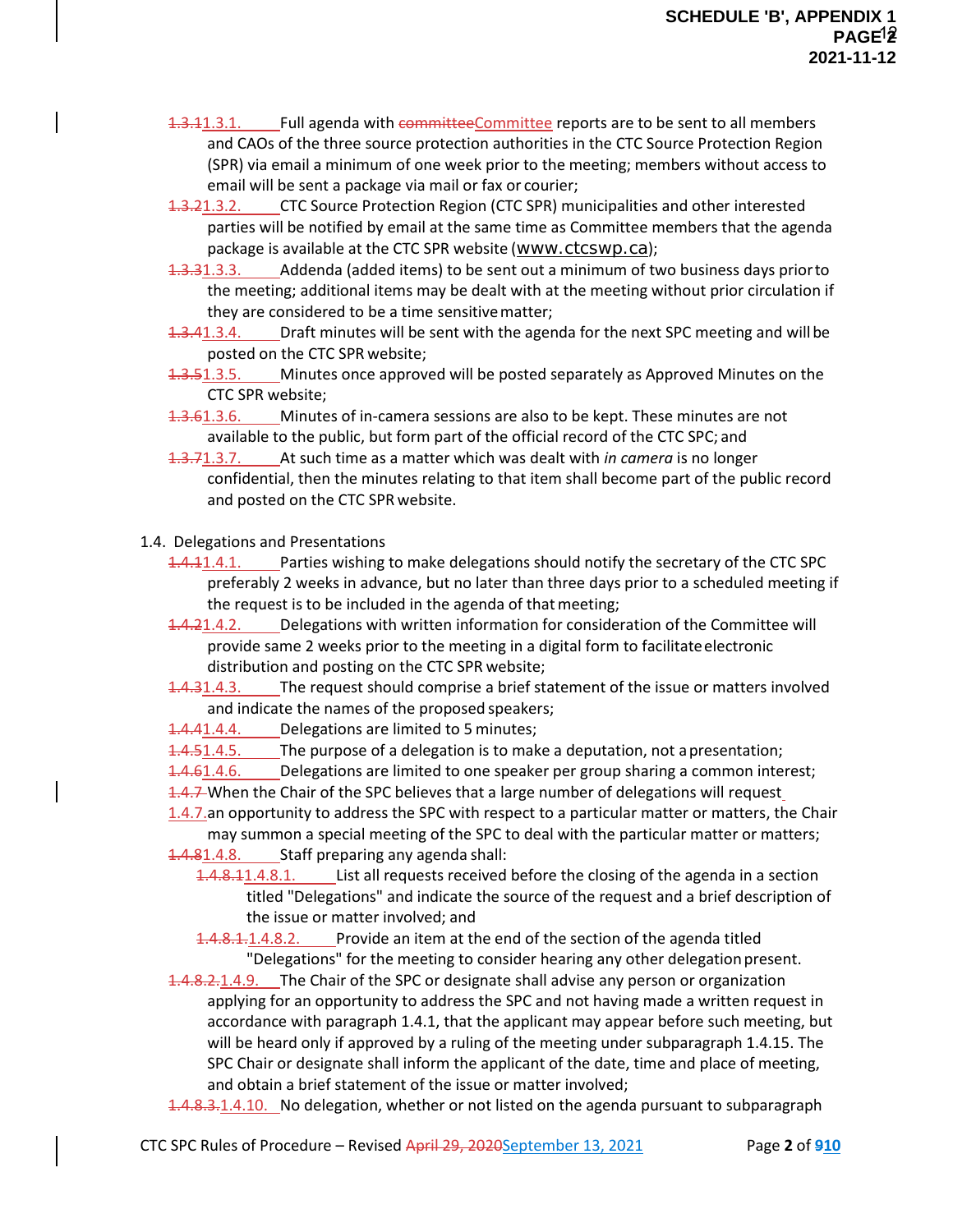1.4.1, shall be heard without a ruling by the Chair of the meeting giving leave, but such ruling may be immediately appealed by proper motion and the ruling of the meeting shall govern. A representative of a Council of a member municipality of the CTC Source Protection Region, duly authorized by resolution of such Council and any member of the SPC shall be heard by the SPC at the appropriate time as of right;

- 1.4.8.4.1.4.11. If the number of delegations present pursuant to subparagraphs 1.4.4 and 1.4.10.2 wishing to address a particular matter or matters is such that the meeting will not be able to deal with its agenda properly, then, on proper motion, the particular matter or matters may be adjourned to a special meeting and, if the time, date and place of the special meeting is included in the motion, no further notice of such meeting will be required;
- 1.4.8.5.1.4.12. Delegations shall be heard only when the meeting is dealing with the item "Delegations" on the agenda except that the meeting may, at that time, by proper motion defer the hearing of any specific delegation until the meeting is considering a particular item or matter;
- 1.4.8.6.1.4.13. With respect to a delegation not listed on the agenda but desiring an opportunity to be heard pursuant to subparagraph 1.4.10.2 hereof, the procedure shall be: 1.4.8.7.1.4.13.1. A motion shall be made by a member of the Committee that the delegation be added to the agenda;
	- 1.4.8.8.1.4.13.2. If such motion passes, the Chair may immediately rule that the hearing of the delegation would be unfair or prejudicial to members or other persons not present because of lack of advance notice and that the hearing of the delegation be deferred to the next meeting and listed on that agenda pursuant to subparagraph 1.4.10 hereof. The Chair's ruling may be immediately appealed by proper motion and the ruling of the meeting shall then govern;
	- 1.4.8.9.1.4.13.3. If the ruling in subparagraph 1.4.15.2 hereof is not made or sustained, the procedure in subparagraph 1.4.14 hereof shall be followed.
	- 1.4.8.10.1.4.13.4. Except by leave of the chair or on an appeal by the leave of the meeting: 1.4.8.11.1.4.13.4.1. Each speaker shall be limited to five (5) minutes; and
		- 1.4.8.12.1.4.13.4.2. Each group of delegates having a common interest shall appoint one speaker to represent the group and such speaker shall be limited to five (5) minutes.

1.4.8.13.1.4.14. Presentations are limited to 15 minutes plus discussion time; and 1.4.15. Presentations are delivered by requested staff or invited guests.

# *1.4*1.5. Schedule of Meetings

- 1.5.1.1.5.1 The Committee shall, at its first meeting, and every meeting, thereafter, establish a meeting schedule for at least the following six months, which shall include at least one meeting each month until proposed terms of reference are submitted to the SPA; and
- 1.5.2.1.5.2. The Committee shall give notice of committeeCommittee meetings to the public by publishing the current meeting schedule on the CTC SPR website and in such other manner as may be determined by the Committee.
- 1.5.3.Notwithstanding the posted meeting schedule, if a storm or like occurrence will prevent the members from attending a meeting, the scheduled meeting may be postponed or held electronically, provided quorum and public participation can be met. Postponement shall not be for any longer than the next scheduled meeting date.
- 1.1.1.6. Public and In Camera Meetings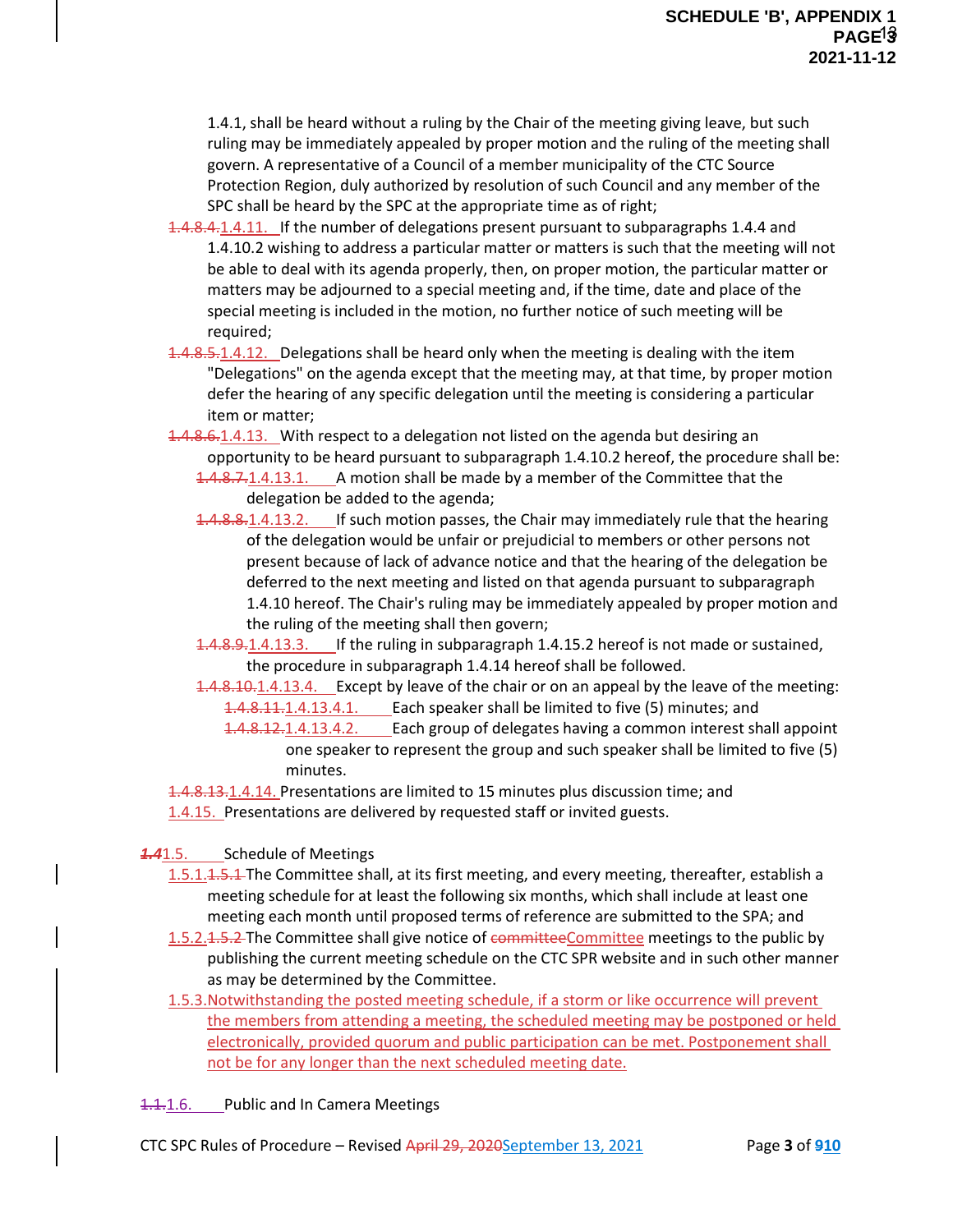$1.2$ , 1.6.1. All meetings of the Ssource pProtection Committee are open to the public, except where the Committee chooses to close a meeting or part of a meeting to the public where the subject matter to be discussed is a personal or financial matter about an identifiable individual or other matters listed in subparagraph 1.6.3;

1.3.1.6.2. Where the Committee decides to close all or part of a meeting to the public, it must first pass a resolution that:

4.4.1.6.2.1. States that the meeting or part of the meeting is closed to the public; and

1.5.1.6.2.2. States the general nature of the subject matter to be discussed in camera.

- 1.6.1.6.3. During any period where an emergency has been declared to exist in all or part of the CTC Source Protection Region (SPR), under section 4 or 7.0.1 of the Emergency Management and Civil Protection Act, staff shall implement best practices to make meetings of the CTC SPC open to the public in accordance with section 18(1) of Ontario Regulation 288/07 under the Clean Water Act, 2006. Where possible, CTC SPR staff shall provide for alternative means to allow the public to participate in any meetings electronically.
- 1.7.1.6.4. Subject to subsection 1.6.3, in times of technological failure (e.g., Internet outage, system crash), failure to open a meeting to the public through means of electronic meeting participation does not call the meeting into question.
- 1.8.1.6.5. All matters arising out of Committee meetings and supporting technical reports shall form part of the public record and shall be posted on the CTC SPR website.

1.9.1.6.5.1. Exceptions to the foregoing include the following private matters consistent with the Municipal Freedom of Information and Privacy Act;

- 1.10.1.6.5.2. Personal matters about an identifiable individual, including Source Protection Authority employees, Ssource Parotection Committee members or employees of municipalities within the CTC Source Protection Region;
- 1.11.1.6.5.3. A proposed or pending acquisition or disposition of land by a Source Protection Authority or municipality within the CTC Source Protection Region;

1.12.1.6.5.4. Labour relations or employee negotiations;

1.13.1.6.5.5. Litigation or potential litigation, including matters before administrative tribunals, affecting the Source Protection Authority, the *sSource pProtection* Committee or municipality within the CTC Source Protection Region;

1.14.1.6.5.6. Advice that is subject to solicitor-client privilege, including communications necessary for that purpose; and

**1.5**1.6.5.7. A matter in respect of which a Source Protection Authority or Ssource **Parotection Committee, municipality within the CTC Source Protection Region or** other body may hold a closed meeting under another Act.

# 1.7. Quorum

- 1.7.11.7.1. Quorum of the Ssource Pprotection committeeCommittee is the Chair or the Acting Chair plus and at least two thirds of the number of members of the committeeCommittee;
- 1.15. Members who have given proxy notice, by sending the signed proxy notice via email or fax to the Committee secretary count towards quorum. In the case of emailed forms, electronic signatures are acceptable; and

1.7.2.

1.7.21.7.3. One or more vacancies in the membership of a Ssource Sprotection committeeCommittee does not prevent the Committee from conducting business as long as the number of members remaining in office is sufficient to maintain quorum.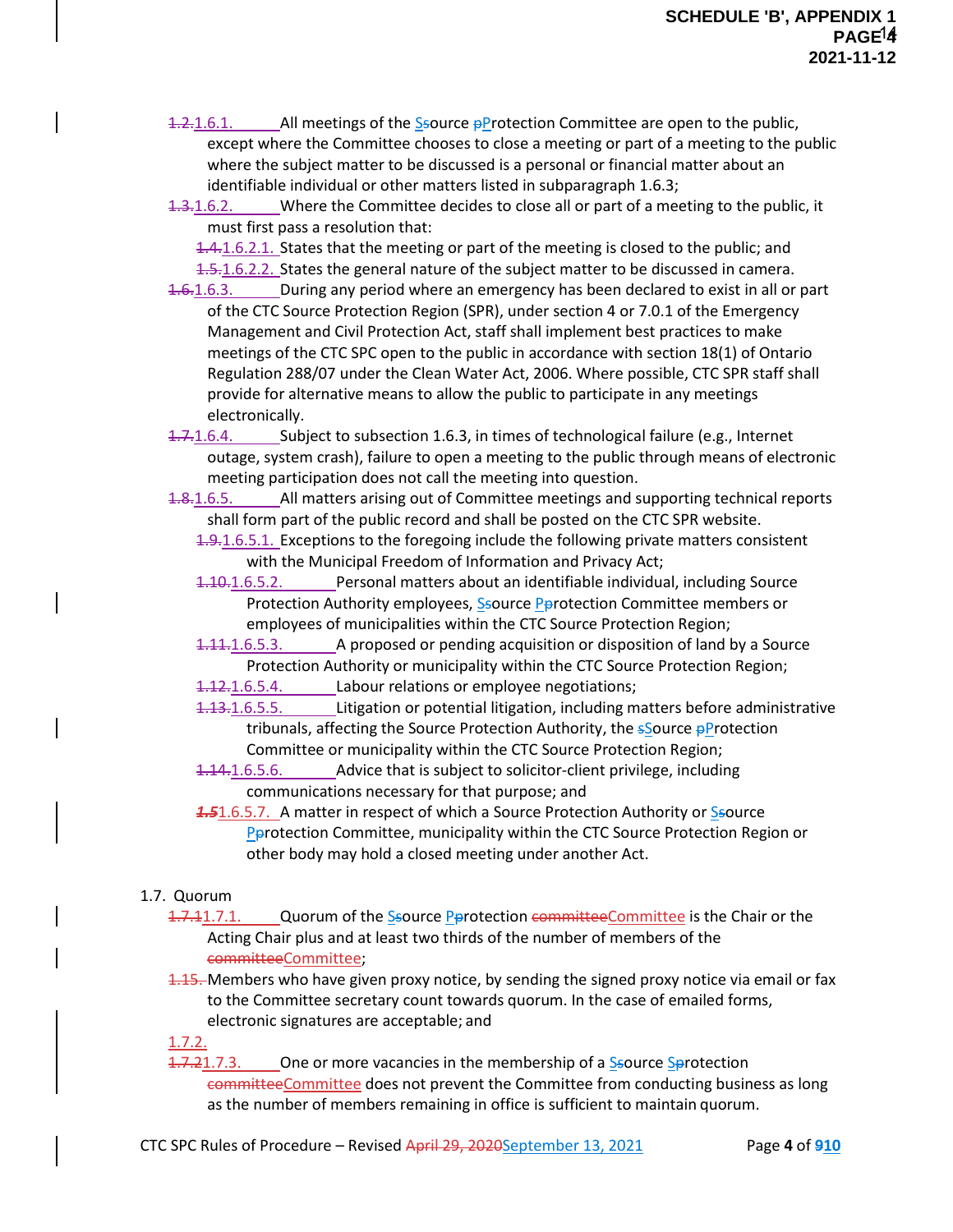#### 1.8. Decision Making

1.8.1.11.8.1. The Committee shall attempt to make decisions by consensus among the members;

- 1.8.21.8.2. If the Chair determines that reasonable efforts have been made to achieve consensus, but the Committee has been unable to make a decision by consensus, the decision may be made by a vote of the two-thirds of the members present, not counting the Chair; and
- 1.8.31.8.3. The Chair shall not vote.
- 1.9. Proxy to Meetings
	- 1.9.11.9.1. A member of the source protection committeeCommittee may participate in the meetings of the Committee by proxy;
	- 1.9.21.9.2. Members participating by proxy must send by either fax or email or hand deliver a signed proxy form to the committeeCommittee secretary or the other member who is to act on their behalf at a specific meeting. In the case of emailed forms, electronic signatures are acceptable;
	- 1.9.31.9.3. A proxy form should be delivered at least three business days prior to the meetingso that the presence of quorum can be determined;
	- 1.9.41.9.4. A separate proxy form is required for each meeting;
	- 4.9.51.9.5. The member who has been sent the proxy form is authorized to speak on behalf of the absent member on any agenda item and vote on any items on behalf of the absent member at that meeting;
	- 1.9.61.9.6. Members participating via proxy are not eligible to receive *per diem* payment for that meeting; and
	- $1.9.71.9.7.$  A member who participates via proxy at more than three consecutive meetings is deemed to not be attending Committee meetings regularly.
- 1.10. 1.10 Virtual Electronic Meetings
	- 1.10.1. Electronic meetings are permitted and must follow/accommodate all Meeting Procedures identified in these Rules of Procedure.
	- 1.10.2. A Member can participate electronically in a meeting that is open or closed to the public and in either case may be counted in determining whether or not a quorum of members is present at any point in time. Electronic meetings must permit all participants to communicate adequately with each other during the meeting. For open electronic meetings, the public must be able to participate in the meeting electronically.
	- 1.10.3. 1.10.1 All meetings of the source protection committee are to take place in-personunless an emergent matter requires immediate direction from the committee, or dDuring any period where an emergency has been declared to exist in all or part of -the CTC Source Protection Region, under section 4 or 7.0.1 of the Emergency Management and Civil Protection Act, that would may prevent the preclude Committee Members from meeting in person. In such circumstances:
		- 1.10.3.1. 1.10.1.1 Any Committee Member may participate in meetings electronically and shall have the ability to: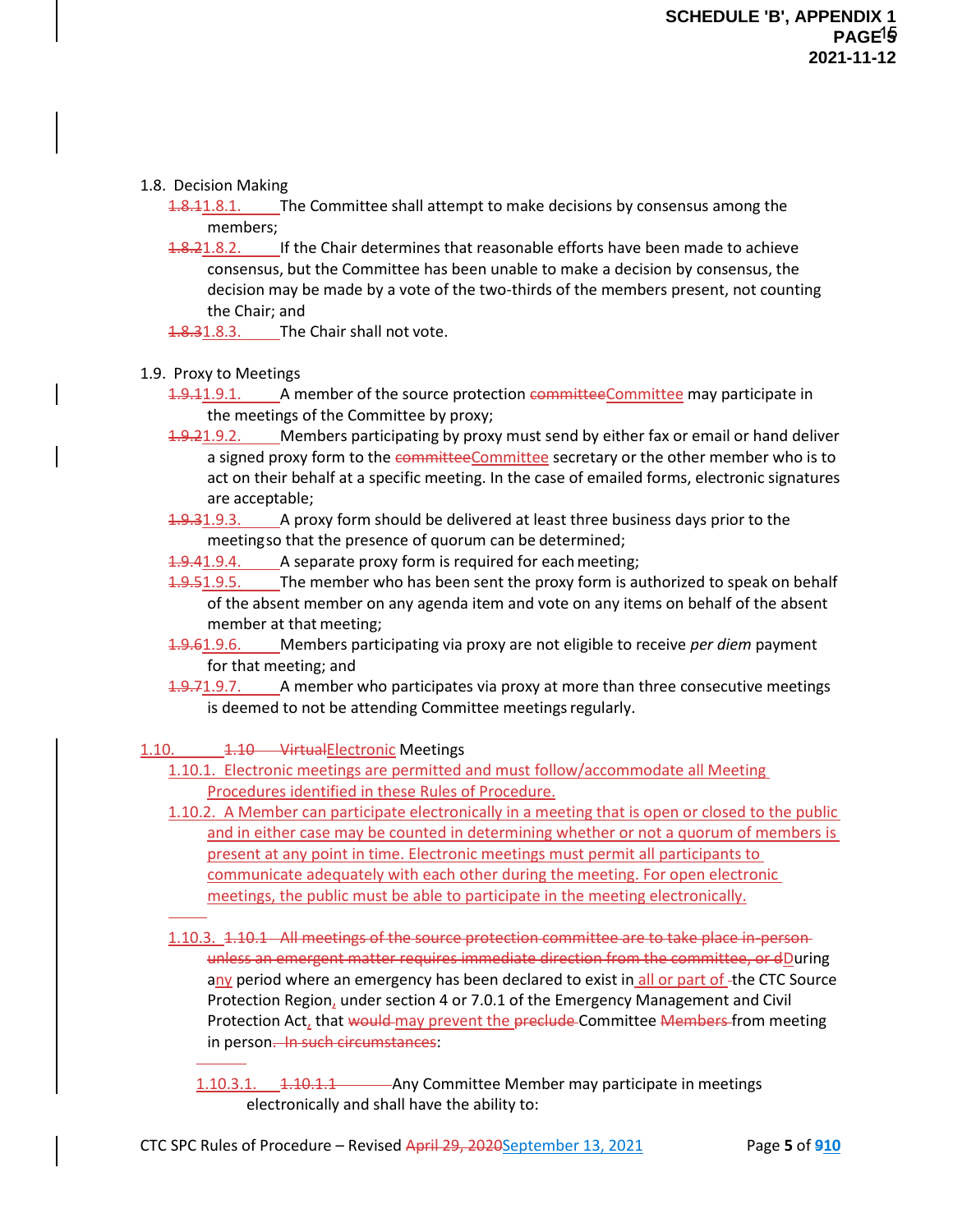$1.10.3.1.1.$   $(a)$   $r$ Register a vote;

1.10.3.1.2.  $\left\langle \frac{b}{b} \right\rangle$  Bbe counted towards determining quorum; and

1.10.3.1.3.  $\left\{\left.\left\|\right.\right\|$  Pparticipate in a meeting that is open or closed to the public;

1.10.4. 1.10.1.2 Staff will post direction on the CTC SPR website [\(www.ctcswp\)](http://www.ctcswp/) one week in advance of the meeting advising external stakeholders and the public how to obtain the coordinates to participate in the virtual meeting.

**22. Function of Members, Duties and Working Groups** 

2.42.1. Duties of Chair (or Acting Chair in the absence of the chair)

- 2.4.82.1.1. Represent the Committee at such functions as warrant the interest of the committeeCommittee, except where this responsibility is specifically assigned to some other person;
- 2.4.92.1.2. Liaise with designated staff in the day-to-day operation and administration of the Committee;
- 2.4.102.1.3. Be "ex-officio", a member of all Working Groups, sub-committeeCommittees and ad hoc Working Groups appointed from time to time by the Source Protection Committee; and
- 2.4.112.1.4. Preside over the sSource Parotection committeeCommittee meetings.

*2.5*2.2. Duties of Members

2.5.82.2.1. Attend Committee meetings and training sessions;

- 2.5.92.2.2. Become aware and knowledgeable of programs, projects, and activities of the Committee;
- 2.5.102.2.3. Become members and/or Chair of working groups as designated by the SPC;
- 2.5.112.2.4. Attend public information sessions and participate in public consultation forums;
- 2.5.122.2.5. To keep the organizations/municipal group which they represent informed of committeeCommittee programs, projects and activities;
- 2.5.132.2.6. Be prepared to discuss issues at all Committee meetings;
- 2.5.142.2.7. Where warranted, and at the discretion of the Chair, request to engage technical staff in the discussion of items pertaining to the implementation of the CTC Source Protection Plan;
- 2.5.152.2.8. Respect confidential information and abide by the process in place to safeguard confidential information; and
- 2.5.162.2.9. Advise the Toronto and Regionlead Source Protection Authority as early as possiblein advance of the member's pending change in eligibility to be a member of the Committee regarding subsections 7(1) to (3) of O. Reg. 288/07.
- **3**3. Duties of Source Protection Committee

3.13.1. Oversee the preparation of Rules of Procedure including a Code of Conduct and Conflict of Interest policy within the required timeframe;

- 3.23.2. Oversee the preparation and submission of a Terms of Reference in the prescribed manner and in keeping with Regulation 287/07 within the requiredtimeframe;
- 3.33.3. Coversee the preparation and submission of the Assessment Report in keeping with the Regulations, and technical guidance modules within the prescribed timeframe;
- 3.43.4. Cversee the preparation and submission of a Source Protection Plan in keeping with the Regulations within the prescribed timeframe;

CTC SPC Rules of Procedure – Revised April 29, 2020September 13, 2021 Page **6** of **910**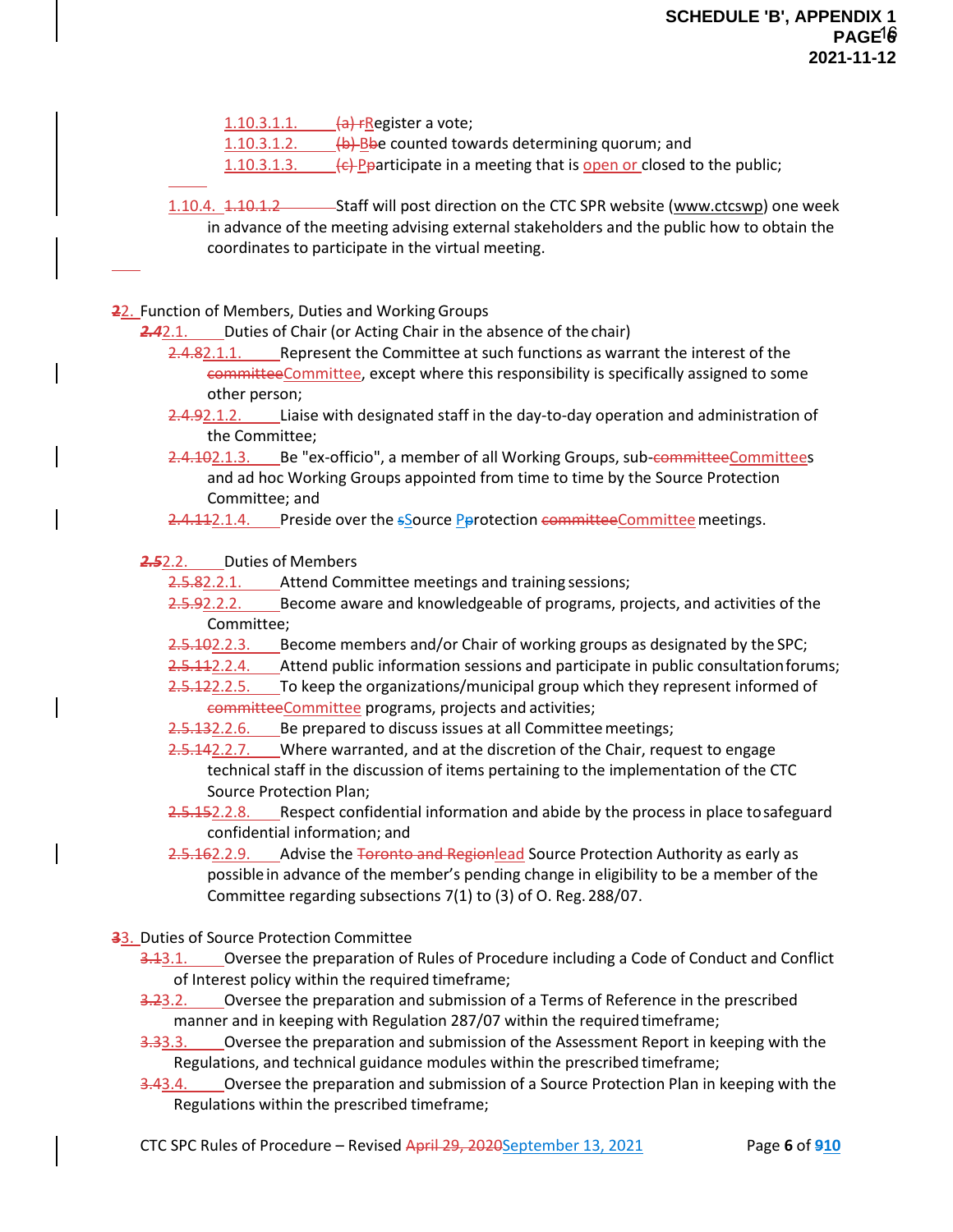3.53.5. Undertake public consultation as required by regulation;

3.63.6. Co-ordinate with the lead source protection authority Source Protection Authority the

authorization of payment of accounts, awarding and entering into contracts where necessary;

- 3.73.7. Determine how and when working groups may be established;
- 3.83.8. Review and provide input on any new technical work for new drinking water systems;
- 3.93.9. Review annual reports and submit comments to the Source Protection Authority before submission to the Minister of the Environment and Climate Change; and
- 3.103.10. Oversee the preparation and submission of all workplans required to amend the CTC Source Protection Plan.

#### **4**4. Liaison Members

The following persons may attend and participate in discussions at meetings of  $\frac{1}{2}$ the  $\frac{1}{2}$ Source  $\frac{1}{2}$ Protection committeeCommittee including any meetings or part of a meeting that is closed to the public:

- 4.14.1. A person designated by the lead source protection authority Source Protection Authority in writing as a representative(s) of the authority;
- 4.24.2. A person designated by the Minister as a representative of the Ministry of the Environment, Conservation and Parks (MECP) and Climate Change; and
- 4.34.3. A person designated by the Minister as a representative of the medical officers of health for the health units in which any part of the source protection area/source protection region is located.

#### **5**5. Elections and Appointments

- 5.15.1. An Acting Chair will be elected by the members to act as the Chair in his or her absence; and
- 5.25.2. A member of the Ssource **Perotection** committee Committee will be selected by the Committee to Chair each working group that the Committee establishes. If an election for this position as working group Chair is requested by any member, then it shall be conducted by secret ballot.

**6**6. Terms of Appointment/Filling Vacancies

The term of appointment, rules for filling vacancies is governed by Section 7 of the *Clean Water Act, 2006* and Sections 8 and 9 of Ontario Regulation 288/07.

**7**7. Removal of Members from Office

- *7.1*7.1. The rules governing the removal of a member from office is set out in Section 22of Ontario Regulation 288/07 under the Clean Water Act, 2006;
- 7.27.2. The Toronto and Regionlead Source Protection Authority may on its own, or by request of the Chair of the CTC Source Protection Committee remove a member following due process as set out in the regulation who:
	- 7.2.17.2.1. Hhas failed to comply with a condition of appointment set out in Section 7 of the Regulation which pertains to residing, owning or renting land or being employed within the source protection region;
	- 7.2.27.2.2. Hhas failed to comply with the Committee's Rules of Procedures, Code of Conduct or Conflict of Interest policy;
	- 7.2.37.2.3. Wwho does not regularly attend meetings, i.e. misses more than three meetings ina row; or
	- 7.2.47.2.4. Ffor other reasons which in the opinion of the Chair or the lead sourceprotection authoritySource Protection Authority warrant the member's removal from

CTC SPC Rules of Procedure – Revised April 29, 2020September 13, 2021 Page **7** of **910**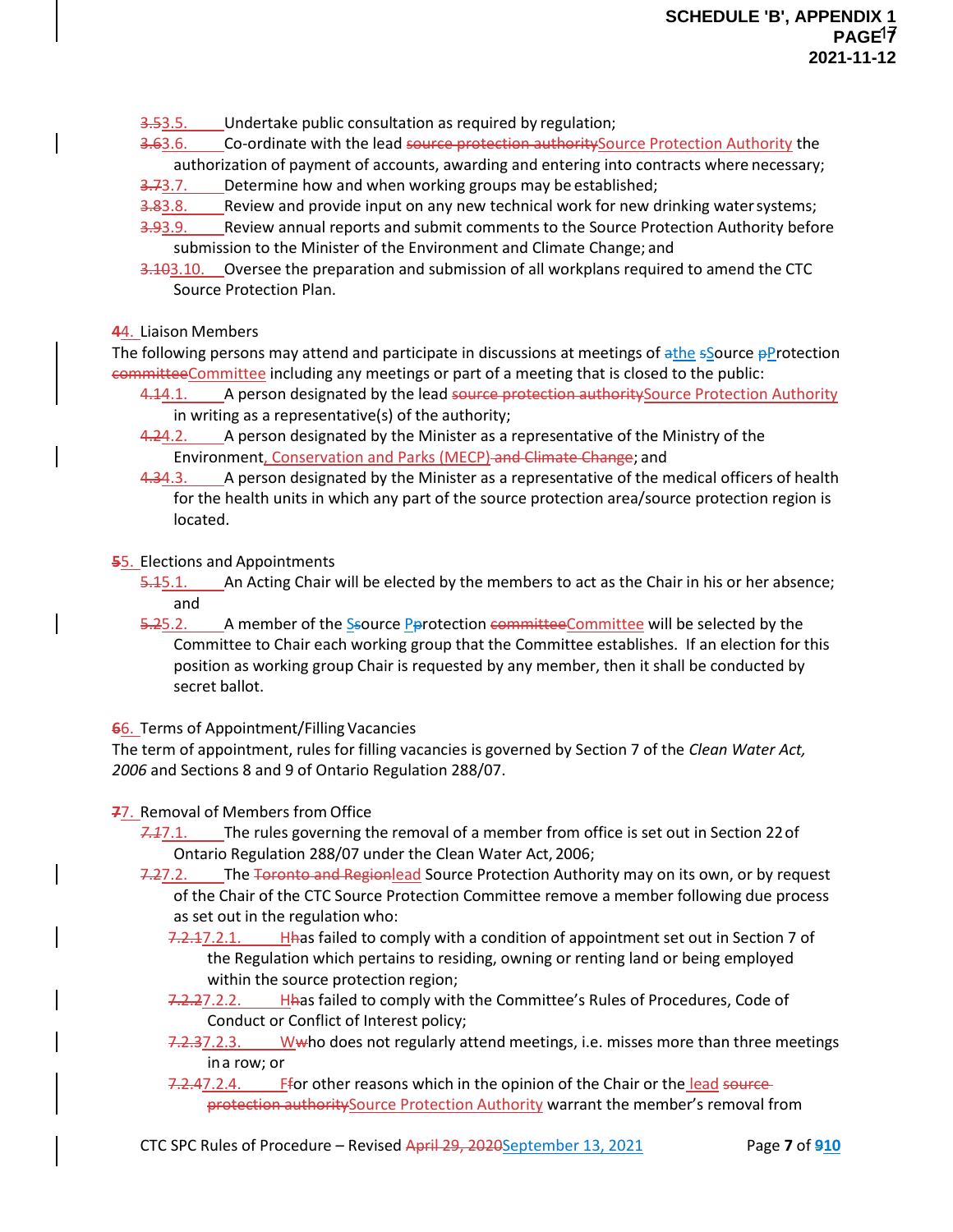office.

- 7.37.3. If a member is removed from office, the Toronto and Regionlead Source Protection Authority shall as soon as reasonably possible, appoint a replacement member in accordance with the Rules set out in the Act and regulation.
- **8**8. Freedom of Information and Privacy
	- 8.18.1. The Ssource Perotection committeeCommittee members shall be governed at all times by the provisions of the *Municipal Freedom of Information and Protection of Privacy Act (MFIPPA)*; and
	- 8.28.2. In the instance where a Committee member vacates their position on the sSource pProtection committeeCommittee they will continue to be bound by *MFIPPA*requirements.

#### **9**9. Per Diems and Expenses

- 9.19.1. The per diem for CTC SPC members is set at \$200 by the Toronto and Regionlead Source Protection Authority;
- 9.29.2. CTC Source Protection Committee members will receive a per diem for:
	- 9.2.19.2.1. Eeach CTC Source Protection Committee meeting attended, including when the member arrives at a meeting that is subsequently cancelled due to lack ofquorum or other reasons;
	- 9.2.29.2.2. Ttraining sessions as identified by the Ministry of the Environment Conservation and Parks and Climate Change; and
	- 9.2.39.2.3. Oether meetings where members have been assigned to represent the CTC Source Protection Committee (such as public consultation meetings, meetings withother source protection committees).
- 9.39.3. There is no separate reimbursement beyond the per diem for preparation and travel time for meetings;
- 9.49.4. Travel expenses, in the form of mileage, to and from meetings, will be reimbursed for members at the rate set out by the Toronto and Region Conservationlead Source Protection Authority, as adjusted from time to time;
- 9.59.5. Members are required to record their mileage on a form provided by the TRSPA lead Source Protection Authorityand reimbursement will be paid out twice yearly (March and September);
- 9.69.6. Payment will be automatically deposited into members' bank accounts; and
- 9.79.7. Payment for attendance at meetings other than the SPC and **MOECC MECP** training sessions will require the prior approval of the Chair.

#### **1010.** Indemnity

- 10.110.1. The Toronto and Regionlead Source Protection Authority is responsible for acquiring and maintaining insurance coverage for Committee members in keeping with Section 99 of the Clean Water Act, 2006, that:
- 10.210.2. kKeeps every member of the Committee and his/her heirs, executors, administrators and estate and effects respectively shall from time to time and at all times indemnified and saved harmless out of the funds of the Committee from and against all costs charges, and expenses whatsoever which member of the committeeCommittee sustains or incurs in or about any action, suit or proceeding which is brought, commenced, or prosecuted against him for or in respect of any act, deed, matter or think whatsoever made, done or permitted by him/her in or about the execution of the duties of his/her office; and
- 10.310.3. Ceovers all other costs, charges and expenses he or she sustains or incurs in or about or

CTC SPC Rules of Procedure – Revised April 29, 2020September 13, 2021 Page **8** of **910**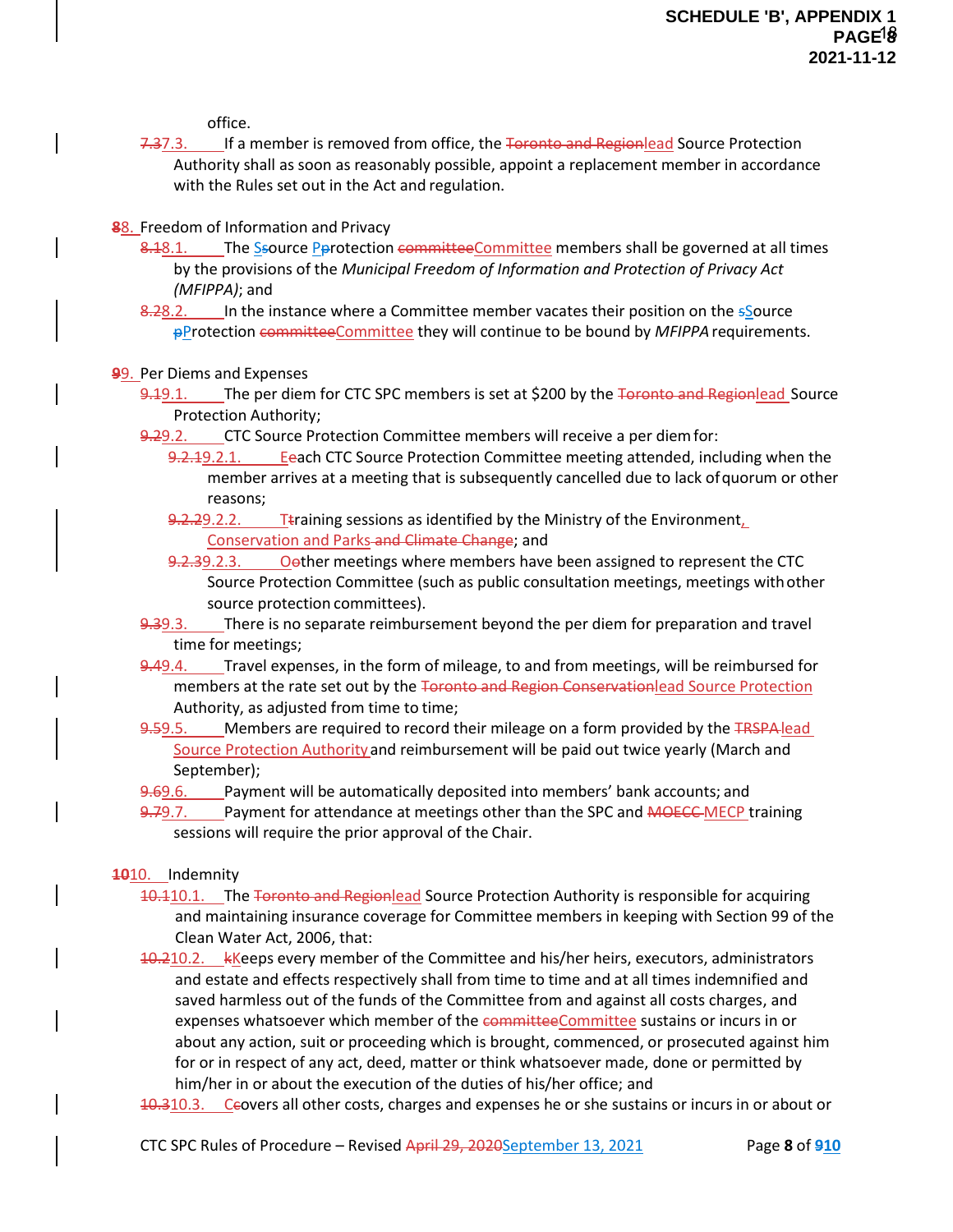in relation to the affairs thereof, except such costs, charges or expenses as are occasioned by his/her own willful neglect or default.

- **11**11. Media Contact
	- 11.111.1. Members shall consult with the Chair in advance and provide written information as soon as possible afterwards on any media interviews, including the name of media outlet, person doing interview, date of expected publication/broadcast, the questions asked and answers given;
	- 11.211.2. The Chair is the designated spokesperson on behalf of the Committee unless another member is assigned the responsibility by the Chair;
	- 11.311.3. If a member is the designated spokesperson on any matter, they must speak on behalf of the Committee as a whole; and
	- **11.411.4.** If a member is not the designated spokesperson, then they must clarify for the media that they are speaking only for themselves.

#### **12**12. Source Protection Authority

- 12.1 Subject to annual confirmation of fundingThrough funding from the Province of Ontario specifically for these purposes, the
- 12.1. *lead source protection authoritySource Protection Authority* is responsible for:
	- $12.1.112.1.1.$  pProviding administrative support and funding for the operations of the CTC SPC, including paying *per diems* and mileage costs per paragraph9;
		- 12.1.212.1.2. Oebtaining and maintaining insurance coverage per paragraph 10;
		- 12.1.312.1.3. Peaying for technical work on behalf of the Committee according to the provincially approved Terms of Reference, including transfers tomunicipalities, conservation authority staff and consultants;
		- 12.1.412.1.4. Mmaintaining the CTC SPR website, including posting all mandatory information, information as directed by the Committee or on behalf of the CTC Source Protection Region;
		- 12.1.512.1.5. Mmaintaining Committee's files and records;
		- 12.1.612.1.6. Rresponding to any requests under the *Municipal Freedom of Information and Privacy Act* for information related to the Committee's operations; and
		- 12.1.7.12.1.7. aAny other duties required under the *Clean Water Act, 2006* and associated regulations, e.g. appointing members of the SPC, approving Rules of Procedure, etc.
- 12.212.2. In accordance with the Memorandum of Agreement amongst the source protection authorities in the CTC Source Protection Region, *each source protection authoritySource Protection Authority* is responsible for:
	- 12.2.112.2.1. pProviding technical support to the Committee to undertake technical work under the current provincially-approved work plans as well as work assigned by the Committee under the provincially approved Terms of Reference reviewing;
	- 12.2.212.2.2. Ceommenting on Terms of Reference, Assessment Report and Source Protection Plans;
	- 12.2.312.2.3. Ssending these products to the Province for approval, along with other comments received from public consultations and municipal council resolutions; and 12.2.412.2.4. aAny other duties required under the *Clean Water Act, 2006* and associated

CTC SPC Rules of Procedure – Revised April 29, 2020September 13, 2021 Page **9** of **910**